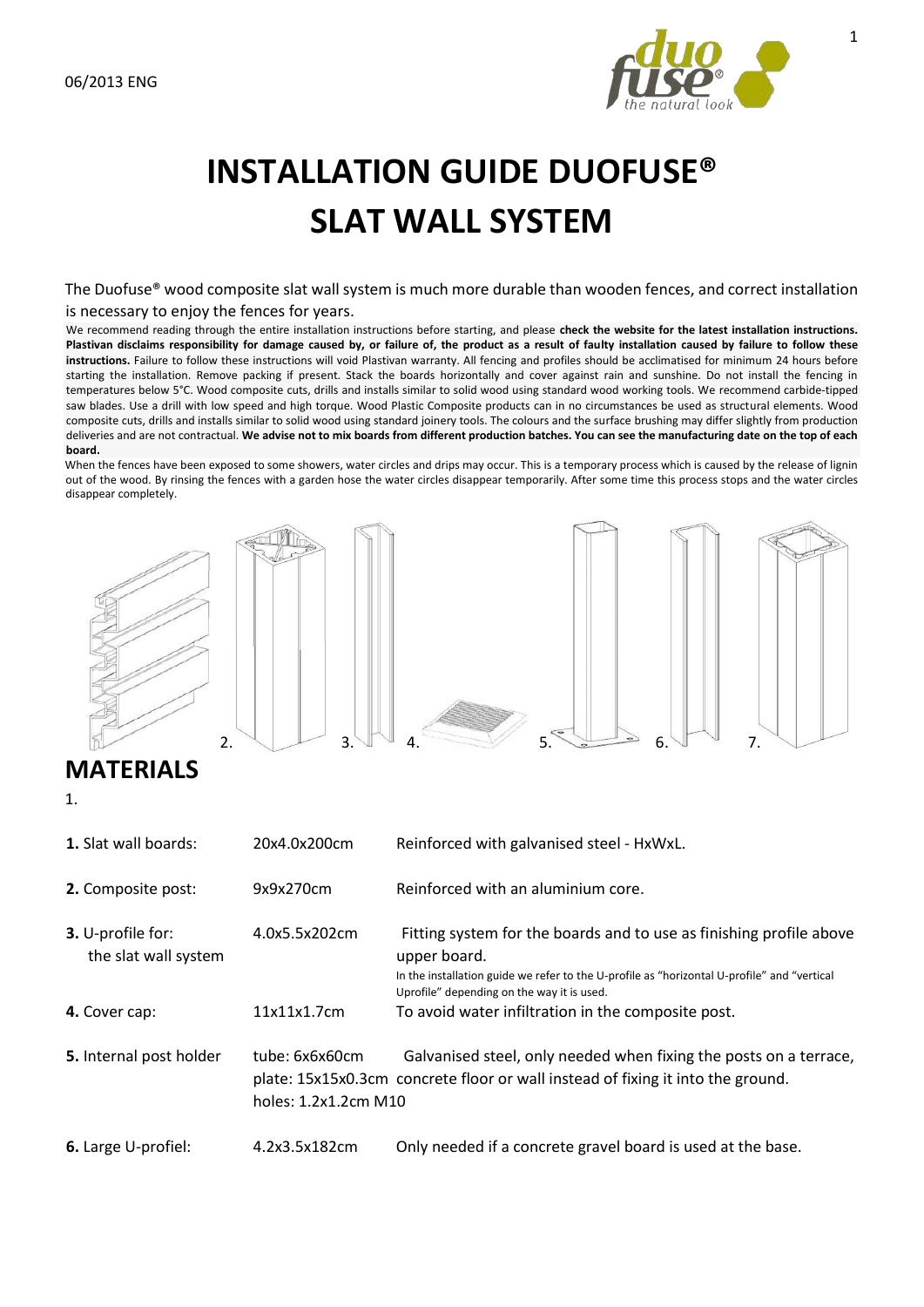

| <b>7.</b> Composite gate post:           | 9x9x270cm              | $\sim$ $\frac{1}{2}$ $\frac{1}{2}$ $\frac{1}{2}$ $\frac{1}{2}$ $\frac{1}{2}$ $\frac{1}{2}$ $\frac{1}{2}$ $\frac{1}{2}$ $\frac{1}{2}$ $\frac{1}{2}$<br>Reinforced with galvanised steel profile, including 4 hinge holes<br>with insert, bolts and washers.<br>Only needed for attaching the gate. |
|------------------------------------------|------------------------|---------------------------------------------------------------------------------------------------------------------------------------------------------------------------------------------------------------------------------------------------------------------------------------------------|
| Wood screws:<br>$\overline{\phantom{a}}$ | $4.5/5.0 \times 25/40$ | Stainless steel or galvanised, non-self drilling wood or chip board<br>screws (to attach the U-profile to the composite post).                                                                                                                                                                    |
| $\sim$                                   |                        | Suitable plugs, stainless steel screws and L brackets (when fixing to a wall)                                                                                                                                                                                                                     |

- 
- Stabilised sand: Semi-dry mixture of ballast, sand and concrete (200kg per m<sup>3</sup> mixture). This mixture can also be bought ready to use at a specialised store.

```
OR:
```
Concrete/Rapid concrete: Advised in cases of exposure to heavy wind (open field, ...)

**Attention! L brackets, screws or plugs are never supplied by Plastivan NV. Please buy these at specialized shops.**

### 06/2013 ENG

**TOOLS** (depending on the way of fixing)

Garden spade / post hole auger Water level Mason rope or normal rope Screwdriver Drill Wood drill

Countersink Measuring tape Sliding mitre saw / Jig saw / handsaw Carbide tipped saw for cutting the boards Laser

# **BASIC RULES**

## **Height fence**

By using the Duofuse® slat wall system, multiple combinations of panel frame (heights of 20cm to 200cm) are possible depending on the number of boards used. The fences can also be built in cascade, e.g. first fence 120cm high, second 160cm high,...

The boards can be placed directly on the soil as they will not rot. The fences can swell as a result of moisture absorption in width and height, therefore make sure the post exceeds the screen by minimum 5.5cm in order to leave enough expansion space.

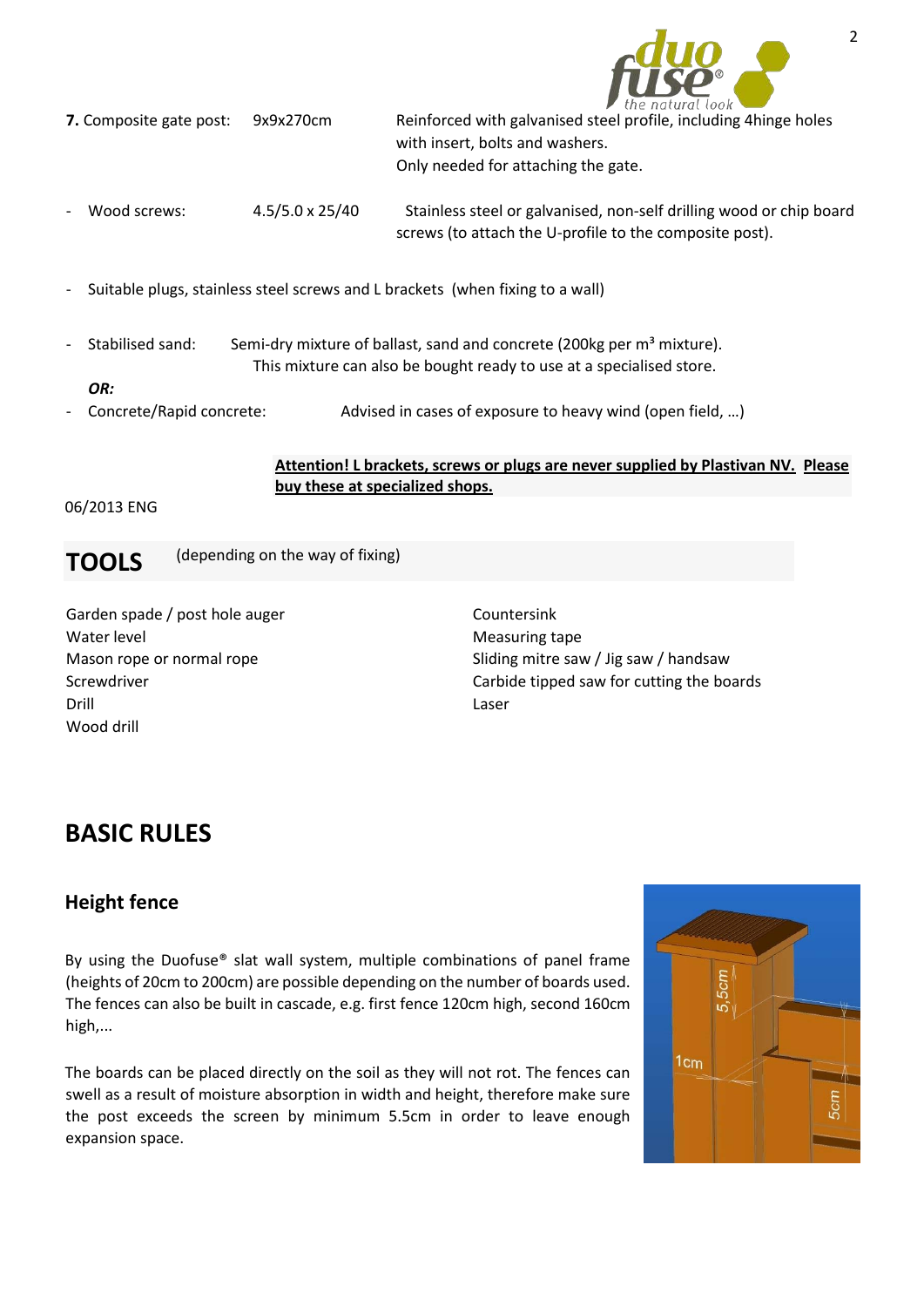### **Length fence**



Standard length of the boards is 200cm but boards can be cut to any length. By the presence of reinforcement profiles in galvanised steel, carbide tipped saw is necessary to cut the boards.

**A minimum of 1cm gap is needed to be left at both ends to allow for expansion of the boards.** When taking into account the thickness of the U-profile (0.5cm), the boards need to be at least 2x1.5cm smaller than the distance between two posts.

For the standard length of the fences the distance between two posts is 203cm. These values apply if installation is under dry circumstances with boards which were stored in a dry environment.

# **PROCEDURE INSTALLATION FENCE**

### **Avoid damage of the wood composite materials:**

- Use a slow drill speed when fixing a screw.
- **-** Hammering on posts, boards or U-profiles is not allowed.
- **-** Avoid installing wood composite material in temperatures below 5 °C.
- **-** Counter sunk pre-drilled holes are essential for fitting.

### **Step 1 : Shortening the posts (optional)**



If you need to trim a pole do so at the top of the post (i.e. the side where there is no label). The wood composite post can be cut with an ordinary wood saw or circular saw. The aluminium cross (normal post) or the steel profile (gate post) should be cut with a metal saw. When using the internal post holder you will have to shorten (for a screen of 1.8 m high) the wood composite pole at a length of 1.85m and the aluminium cross at a length of 1.25m as the internal post holder itself is 60cm high.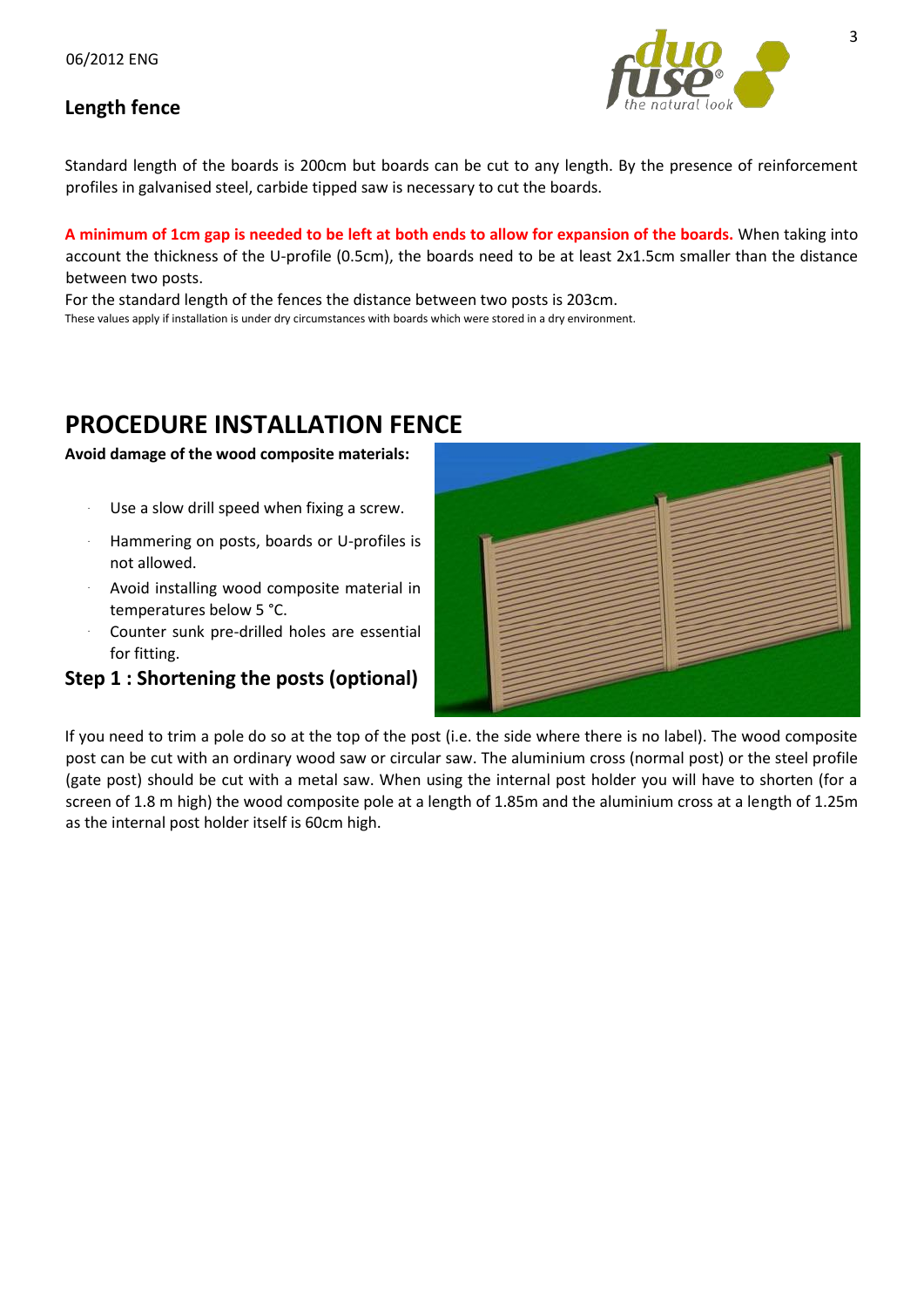

# **Step 2: When using concrete gravel board (optional)**

When you want to use a concrete gravel board – up to 4cm thick – beneath the fence, you can attach it  $\|\cdot\|$  with the large Duofuse<sup>®</sup> U-profiles (width 4.2cm). Attach these U-profiles to the posts with at least 2 stainless steel screws of 4.5/5.0 x 25/40mm (max. intersection 40cm).

In order to create a corner or extra raised beds, you can attach at more than one side a U-profile (up to  $\sim$  4).

Attach the U-profile to the post with  $\sim$  stainless steel screws of 4.5/5.0 x 25/40mm (max. intersection 40cm). Attach the U-profile each time at the same distance from the top of the post is a post; e.g. 11cm.

- Attach the U-profiles to the posts before mounting the post in the ground. This makes it easier.
- When using a concrete gravel board you can attach the U-profiles for the slat wall system (width 4.0cm) to the post only after that the gravel board has been placed between the large U-profiles.

When you want to finish the upper board with a horizontal U-profile (Step 7), make sure that the boards are 5 cm higher than the vertical U-

profiles, so that the horizontal profile can be placed onto the upper board. Therefore you will have to cut the vertical U-profiles by 7cm before attaching to the posts (the boards are 200cm high, the U-profile is 202cm long and the vertical U-profile should be 5cm beneath the top board).



### **TIP:**

Since the boards will expand slightly in the length and the height in the course of time, a gap of approximately 2 cm between the vertical and the horizontal U-profiles will arise after a few months. You can avoid this by cutting the vertical U-profiles 2cm less (so to cut 5cm off instead of 7cm). During the first months however you will not be able to mount the horizontal U-profile. After a few months, when the boards have expanded, this will be possible. You will then have the advantage that you will not have a gap between the vertical and the horizontal U-profile.

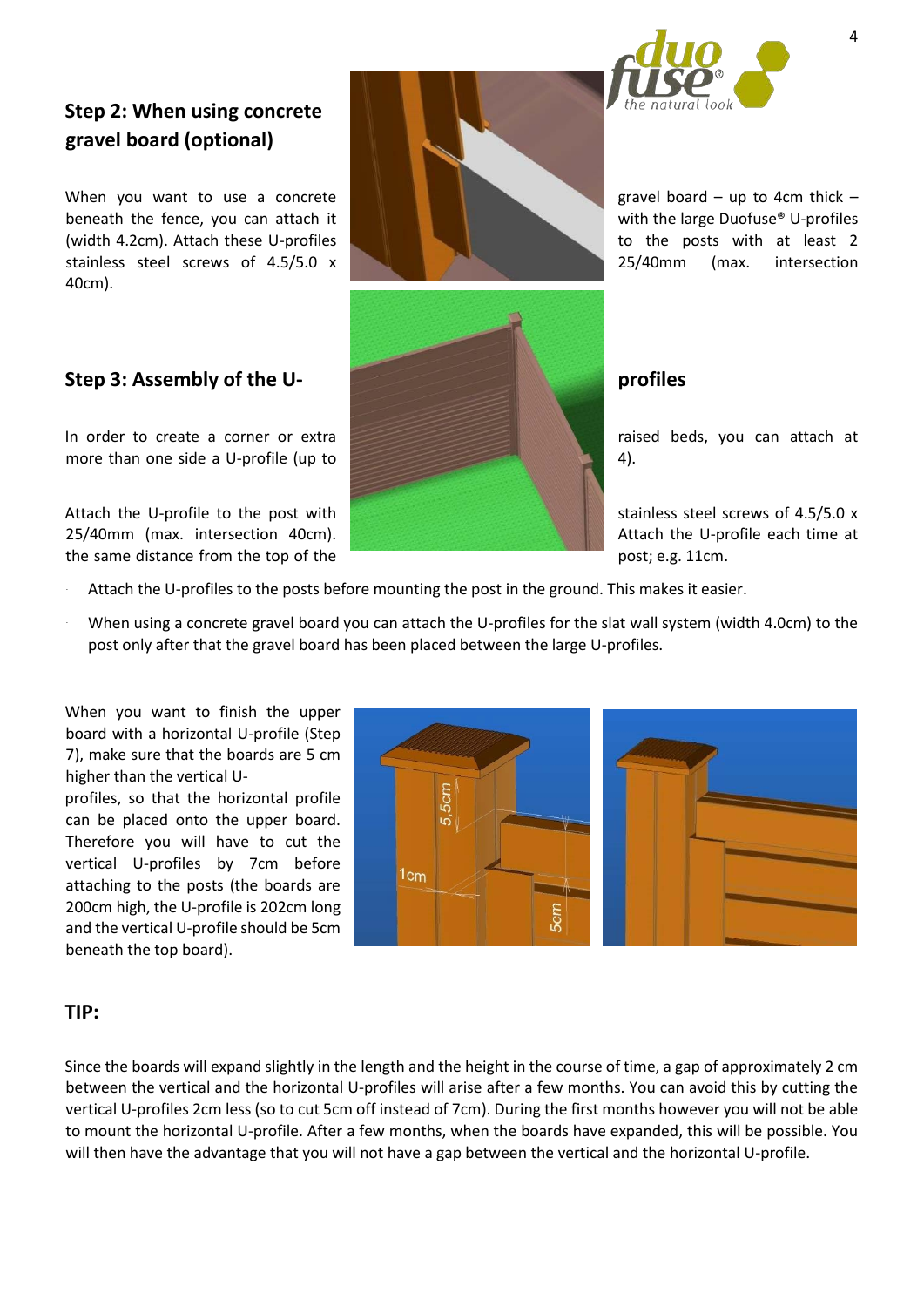

### **Step 4: Mounting of the posts**

There are 3 possibilities to attach the posts:

- Against a wall
- Into the ground
- On a terrace, concrete floor or wall by using internal post holder

### **4.1 AGAINST A WALL**

- Saw the post with a metal saw to the desired length
- Drill the post with an metal drill (diameter the same as the diameter of the screw) (Photo 1).
- Place the post on the right place, water level to the wall and drill the holes (with a masonry drill)through the post into the wall.
- Withdraw the post, drill the plug holes (with a masonry drill) into the wall and place the plugs.
- Make sure the head of the screw is fixed against the aluminium cross and not to the outside of the wood composite post. For this make the hole in the outside of the wood composite pole larger (Photo 2) so you can



securely tighten the screw up against the aluminium cross (Photo 3)

If the wall is not vertical, you can place a small wedge between the post and the wall. Alternatively you can use stainless steel L brackets to mount the post to the wall instead of direct fixing.







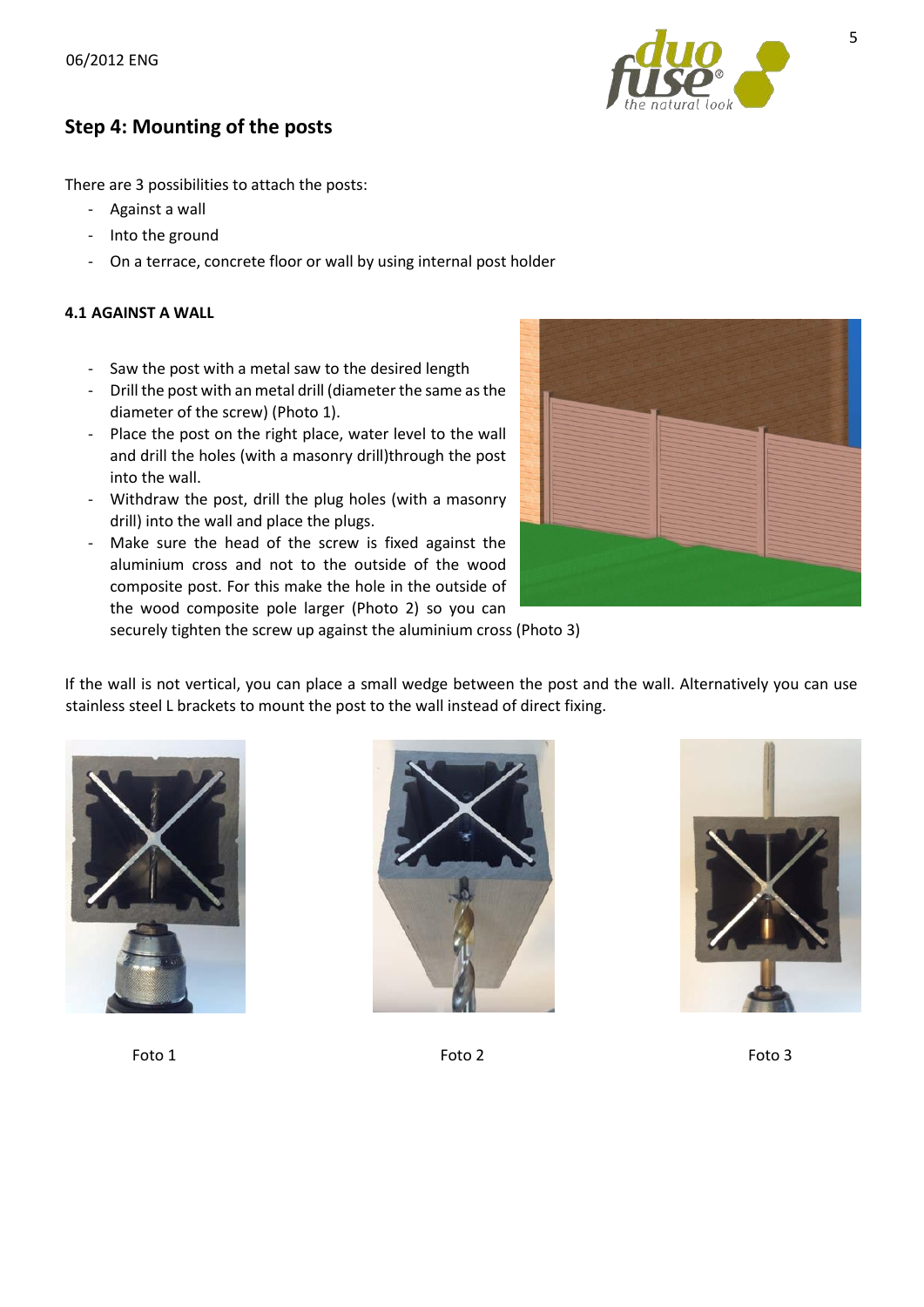### **4.2 INTO THE GROUND**

1/3 of the length of a post needs to be into the ground. For a fence of 200cm, 95cm into the ground is sufficient.

- Dig a hole of 40x40cm and 95cm deep and place a tile in the hole to avoid sinking of the post.
- Place the post in the hole.
- Fill the hole completely or at least for 2/3 with stabilised sand, concrete or rapid concrete. When using (rapid) concrete, wait until the concrete has become hard. Fill the rest of the hole with soil which you press hard. In doing so you can sow or plant against the pole.
- Use a level to make sure the post is standing 100% straight.

### **4.3 ON A CONCRETE FLOOR OR WALL BY USING INTERNAL POST SUPPORT**

- Mount the post supports with the suitable screws, bolts and/or plugs to the ground. In some cases, it is necessary to make chemical anchoring to ensure a firm anchoring. If in doubt consult an expert.
- Place the pole over the post support. You will have to saw the post with the aluminium cross to the desired length.

The wood composite post can be cut with a normal wood saw or circular saw. The aluminium cross (normal post) or the steel profile (gate post) should be shortened with a metal saw. When using the internal post support you will have to shorten the wood composite pole (for a screen of 2.0 m high) at a length of 2.05 m and the aluminium cross at a length of 1.45 m.

The screws to attach the U-profile at the post, should be 25mm long when used with the internal post support. If longer screws are used, these cannot be screwed completely.

### **Step 5: Order of placing the posts**

If applicable always start against the house, shed or other fix point. After installing the first post, install the last post. Anchor sturdily the first and the last post. Fix the last post temporary. This can be done by using 2 temporary struts. When installing the last screen the last post can be fixed permanently with concrete, stabilised sand,... . In this way a slight miscalculation or deviation can still be corrected. To be sure that all posts are as high you can use a transparent flexible hose filled with water or a laser. Stretch a (mason) rope between the first and the last post. Then place the second post and install the first fence.





6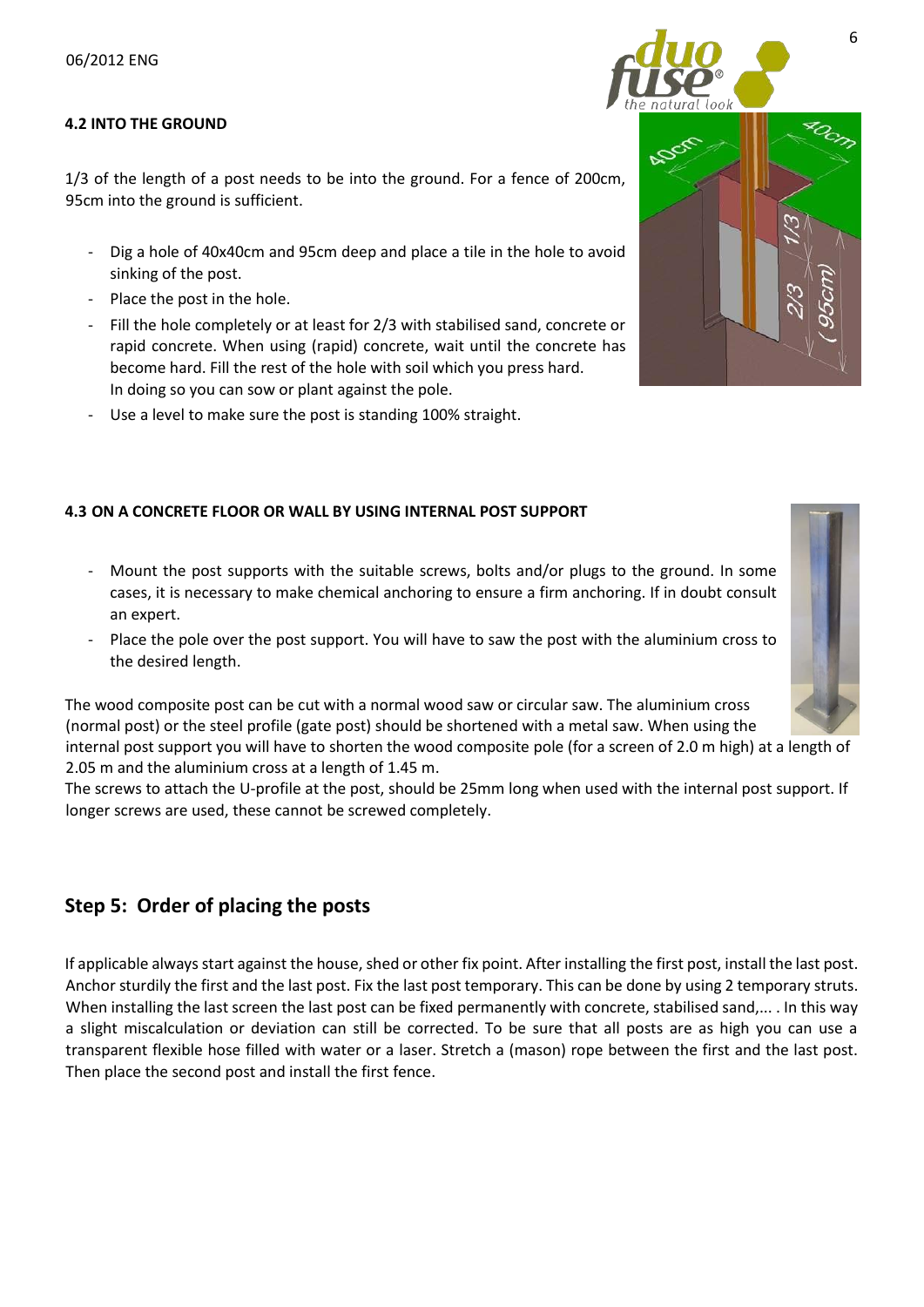

7





### **Stap 6: Installation of slat wall boards**

Place the boards from above into



**If the screen is placed on grass or other soft surface, make sure that the screen cannot sink into the ground. Support the screen at ground level at 3 places by means of tiles, concrete slab or other hard material.** 

Then place the next post and build the next fence. Do not place all posts, but build fence after fence. Check during and after sliding the boards that the next post is still vertical.

the U-profiles. When placing a corner or an extra intersection, repeat the above steps.

**Make sure the board is placed with the single lip facing down (see drawing).** 

Press the boards to each other. An expansion space of min. 1cm at both sides needs to be respected. Avoid damaging of the boards.